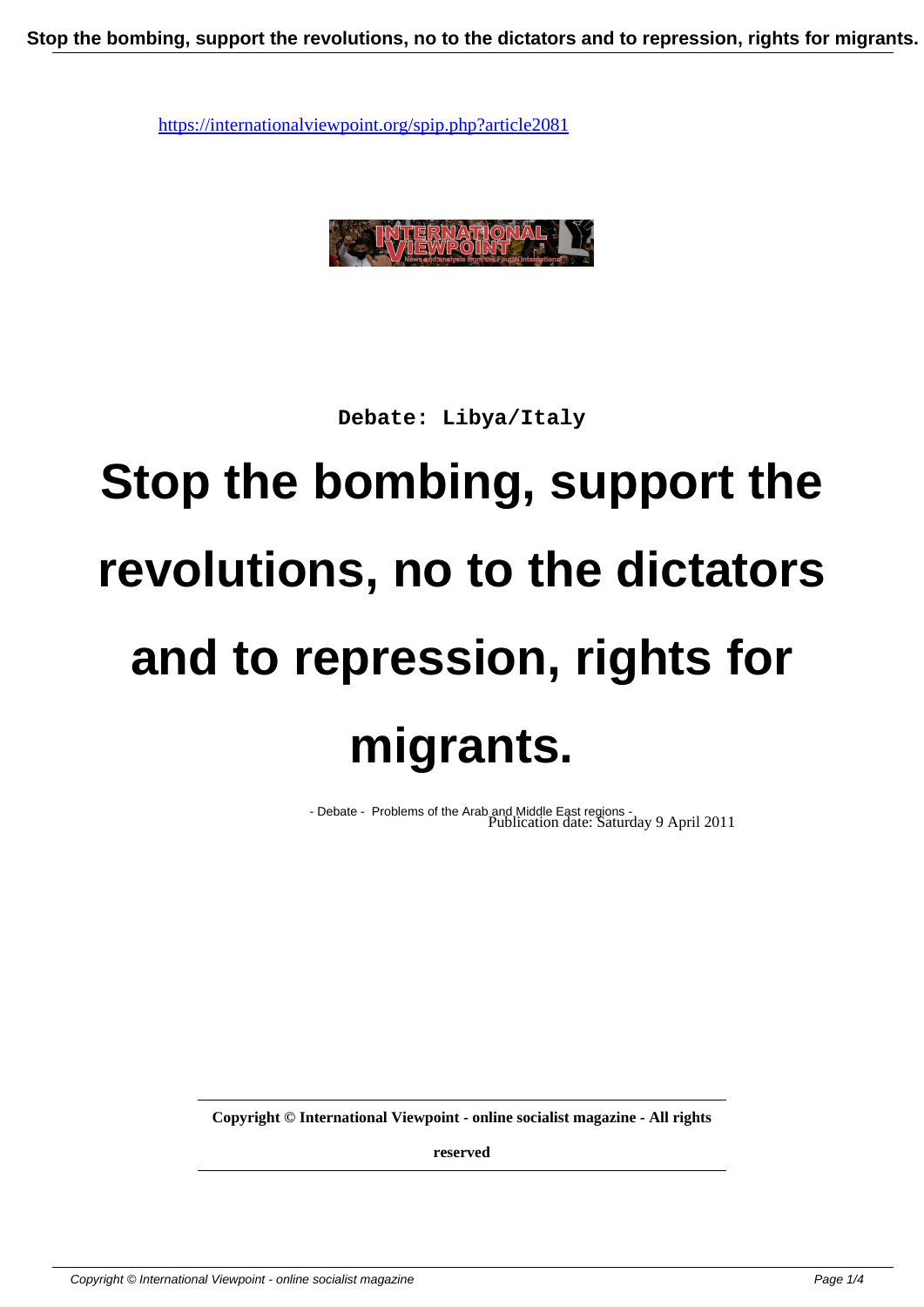One just has to look at what is happening in Lampedusa to see the hypocrisy of the war manoeuvres in Libya. Western governments, led by France, the USA, Great Britain and followed by Italy, have been ready to bomb in order to protect the Arab people from GaddafiâEuros"s dictatorship. This is the same dictatorship, which the West had praised, recognised and sold arms to, in exchange for generous, guaranteed contracts for energy resources and assurances over the control of migration from Africa.

 But the people who rebelled, demanding freedom and democracy and in whose name the UN No Fly Zone resolution had been passed, as soon as they arrived on this side of the Mediterranean, were considered to be illegal migrants, left to rot on the island of Lampedusa. They have been herded into makeshift tented camps or in Government Identification Centres, leaving them with the misery of being sent back or the insecurity of the submerged economy and illegality.

The so-called international community has only now noticed that Gaddafi is a danger, that the Libyan people have been oppressed and are now being massacred. Previously various Western countries were competing to sign contracts, sell arms and support a tarnished regime. Gaddafi was fine while he was guaranteeing oil supplies and blocking the flow of emigrants from the south to the north but he became an enemy to be eliminated once the Libyan people âEuros" and them alone âEuros" had put his regime into a life or death crisis. Rarely has the West shown so much cynicism and taken such extreme action in defence of its own economic interests. Western powers have started to play a sort of North African game of âEurosÜRiskâEuros" again âEuros" similar to the one they played at the beginning of the twentieth century. They are engaged in a complex game of alliances and competition where this time Italy has been the sacrificial victim. In fact France, after having lost part of its influence in Tunisia and concerned with the Algerian situation, has adroitly seized the opportunity of politically âEurosÜoccupyingâEuros" (albeit by military means) Libya through building a privileged relationship with the rebel Benghazi government. It has pushed hard to remove Gaddafi and become in this way the new Western âEurosÜpartnerâEuros" for the area. The USA acted in the same way and Italy found itself being pulled along into a situation it did not want and had tried to avoid for a long time. The willingness to intervene is linked to the contradictions between the various capitalist countries. The latter have been in crisis for some years and also for this needed to step up their own imperialist intervention.

So war is underway but has anybody make a serious balance sheet of other humanitarian wars? How can one not see that Afghanistan is outside any control, that Iraq is still a battleground and that after ten years Kosovo is ready to explode again? Can serious analysts really argue that the policy, started at the beginning of the 1990s by Bush senior and then re-launched by Bush junior, has really helped humanity, the peoples concerned or improved the quality of international relations? Or rather hasnâEuros"t it improved the oil supplies to the USA and steadied its economic decline by military means?

This time however there is a supplementary element which is different from other wars and military interventions. This war is the first âEurosÜpostâEuros" September 11 war, that is the first war which takes place in a different context to the war on terrorism and Islamic radicalism due to the scale and impact of the North African and Arab revolutions.

The Tunisian and Egyptian revolutions and the shockwaves they generated throughout North Africa and the Middle East is an event of global historical importance which characterises the present phase of international politics. These are the first revolutions of the new century, the first revolutions of the present phase of the crisis. It is no surprise that the social struggles in Europe and the USA identify with them.

We make no excuses for defining what is happening in the southern Mediterranean as âEurosÜrevolutionsâEuros". Too many people, even on the left, have lost the ability to recognise a revolutionary process, with its emotions, potential and limits. Specifically we have also identified a dynamic of âEurosÜpermanent revolutionâEuros", a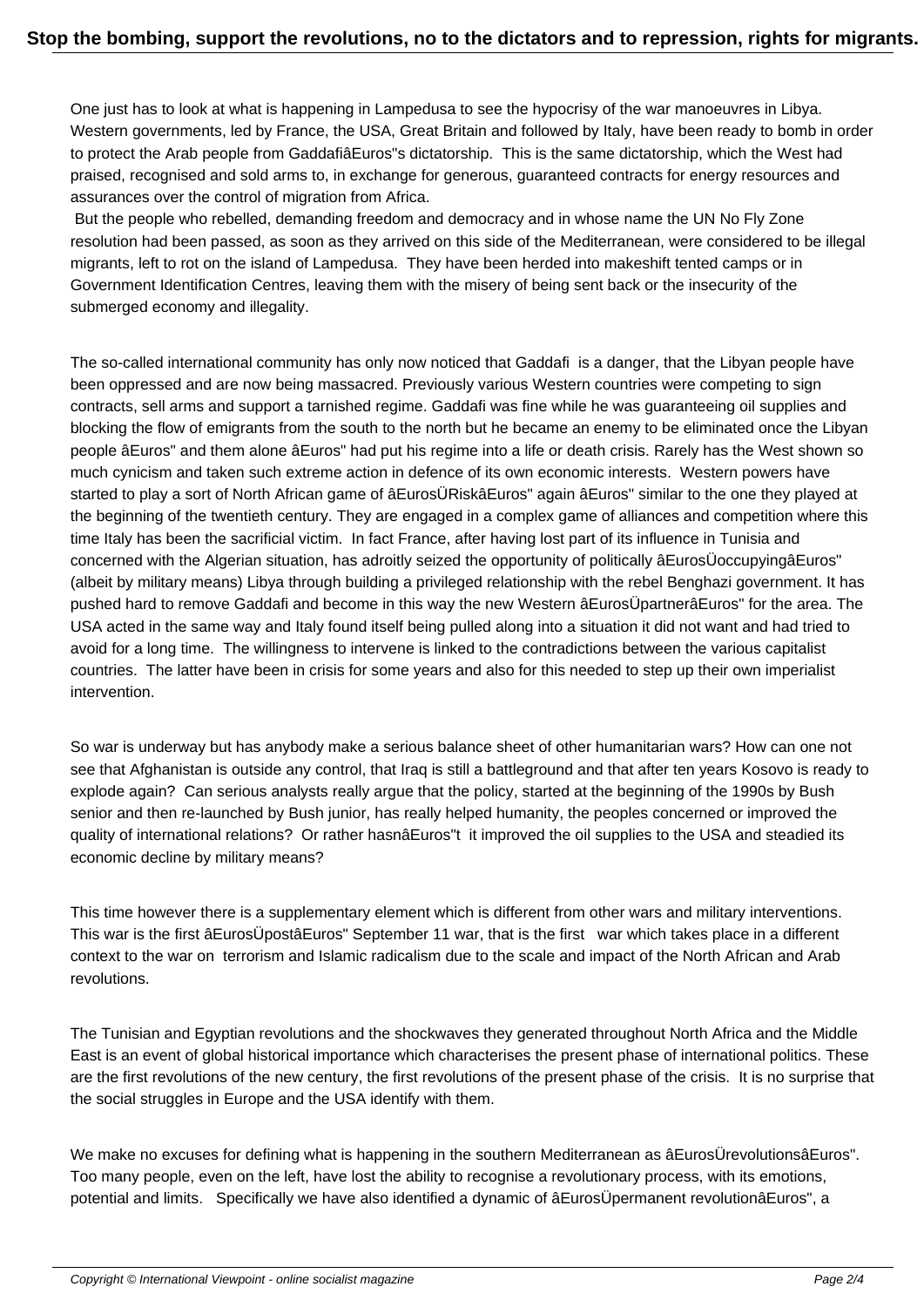process that starts with democratic questions but which begins progressively to take up social issues. The revolutions have terrified the Western powers and the Arab regime which are as thick as thieves. They are organising an out and out counter-revolution either through attempts to politically transform the dynamic or through violent and repressive interventions as we have seen in Bahrain, Syria, Yemen and Libya.

The Arab revolutions are an example of âEurosÜYes we canâEuros" and put onto the agenda the need for an internationalist commitment, the necessity to build stronger links with anti-capitalist and revolutionary social and political forces. Through political dialogue we need to set up common initiatives on some questions, to forge direct relationships between social and cultural activists and to provide material support so that these forces can really become embedded.

Consequently we think that our opposition to war must be closely linked to our support for the revolutions in North Africa and the Arab world âEuros" in the first place with Tunisia and Egypt. We should not retreat into campist type positions which oppose the war only because it is imperialist and is silent about the responsibility of the Middle Eastern dictatorships. We place ourselves unreservedly at the side of the Tunisians, the Egyptians, the Libyans, the Syrians, the Yemeni and all those, including many women, who have gone onto the streets to get rid of their own governments.

We do not think that bombing is an effective way forward or that it is useful for strengthening the mobilisations, revolts and revolutions. Many people have asked pacifists and all of us who oppose the war what would be our solution, forgetting that the tactic of leaving the situation to rot and then bringing in the bombs, is as old as military diplomacy itself. In order to be able to say what we would have done would mean having the levers of government and politics under our control. We would have strangled and isolated Gaddafi, we would not have signed the Friendship Treaty [signed by Berlusconi and the Italian Government] whose sole aim was to stop emigration. We would have worked in cooperation with North Africa âEuros" without grabbing energy resources, without piling up profit and guaranteeing the prosperity of the big multinationals. The energy resources of North Africa are sufficient to provide the whole area with an economic, social and also ecological surplus that could be equitably distributed. We would have immediately supported the revolts and revolutions, brought aid and resources and even worked out ways of physically protecting both the civilians and rebel forces threatened by GaddafiâEuros"s army.

Our opposition to the war is at one with our support for the Arab revolts which is the only way to guarantee the removal of the tyrannies and the establishment of a new democracy throughout the region. Ranged against this approach are not only the Western governments and the regionâEuros"s reactionary regimes but also left political forces which swing between two wrong positions: either to defend the military intervention, thereby providing cover for the Western âEurosÜhawksâEuros", asking the Italian government to be more committed than the unreliable Lega Nord will allow; or to defend Gaddafi in the name of an abstract âEurosÜanti-imperialismâEuros" for whom the enemy of my enemy is my friend. The latter is a minority position but is definitely present in the movement and is influencing the reaction of those who repudiate military intervention. These two political reactions are an obstacle to supporting the Arab revolution with the required determination. At the very moment we are celebrating the 10th anniversary of the Genoa anti-global protests, the movement, which was then defined as the âEurosÜsecond world superpower, should today be making its voice heard again.

No to the military intervention, stop the bombing!

Support the revolutions in the Arab world and North Africa!

No to the dictatorships and their repression!

Solidarity, welcome and protection for the migrants!